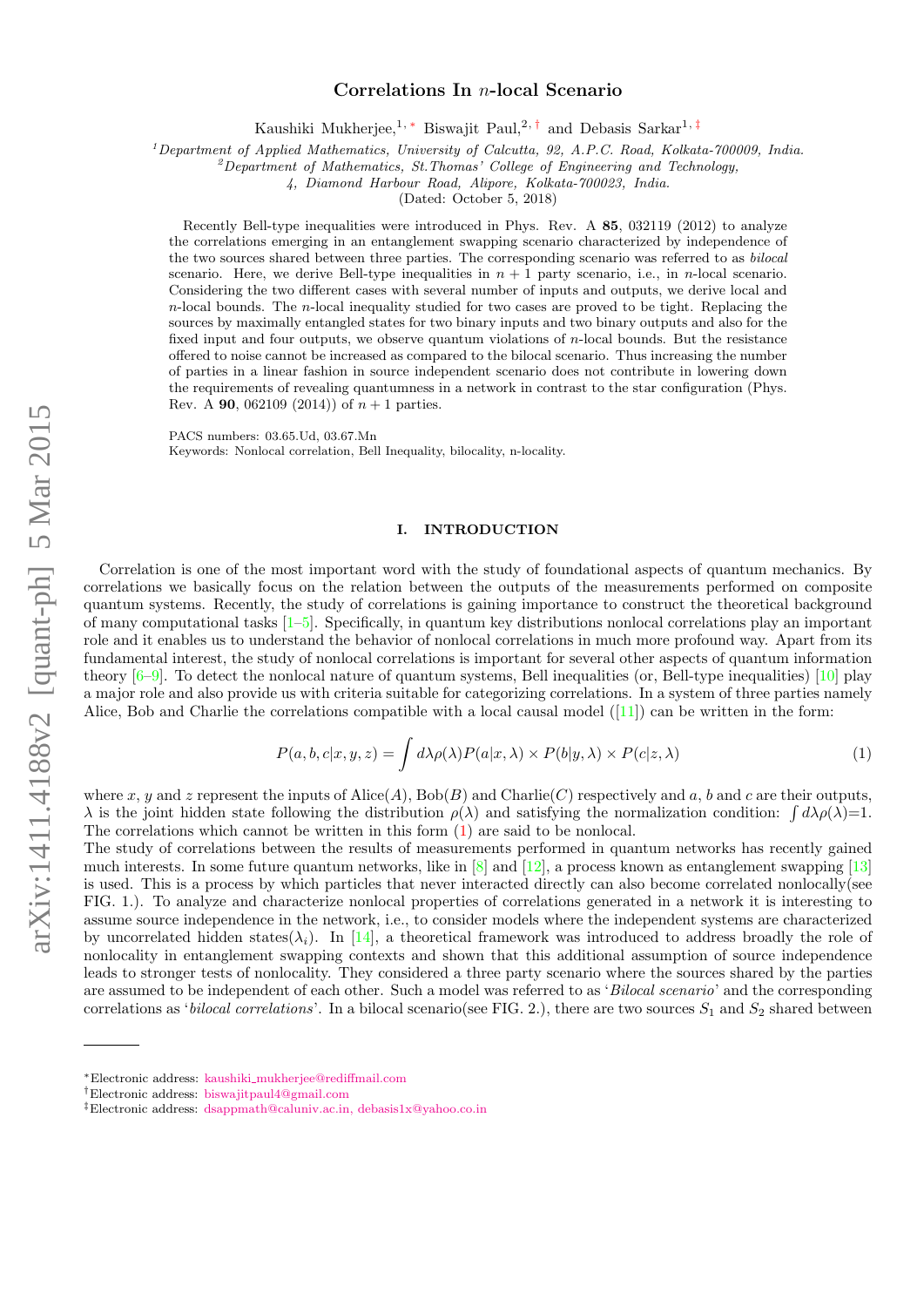

FIG. 1: Entanglement swapping scenario where each of 3 parties Alice, Bob and Charlie share sources  $S_1$  and  $S_2$  (each emit independent pairs of particles in some quantum states  $\rho_1$  and  $\rho_2$  respectively). The intermediate party Bob will perform a joint measurement on their particles that it receives from sources  $S_1$  and  $S_2$ . The final state is an entangled state shared between Alice and Charlie who then apply local measurements x and z on their particles and obtain outcomes a and c respectively. This type of experiment is usually characterized by a joint probability distribution  $P(a, b, c|x, y, z)$ .

three parties  $\text{Alice}(A)$ ,  $\text{Bob}(B)$  and  $\text{Charlie}(C)$  arranged in a linear way such that any two neighboring parties share a common source. For the intermediate party B, who received two particles, the measurement will typically be a joint measurement on both the particles received by him. Under this, joint probability distribution is defined as,

<span id="page-1-0"></span>
$$
P(a,b,c|x,y,z) = \iint d\lambda_1 d\lambda_2 \rho_1(\lambda_1) \rho_2(\lambda_2) P(a|x,\lambda_1) P(b|y,\lambda_1,\lambda_2) P(c|z,\lambda_2)
$$
 (2)

where  $\lambda_1$  characterizes the joint hidden state of the system produced by the source  $S_1$  and  $\lambda_2$  is for the system  $S_2$ . The hidden states  $\lambda_1, \lambda_2$  follow independent probability distributions  $\rho_1(\lambda_1)$  and  $\rho_2(\lambda_2)$  such that

$$
\int \rho_1(\lambda_1)d\lambda_1 = \int \rho_2(\lambda_2)d\lambda_2 = 1.
$$
\n(3)

The definition [\(2\)](#page-1-0) actually follows from the Bell's locality assumption [\(1\)](#page-0-3), just by considering one extra assumption

$$
\rho(\lambda_1, \lambda_2) = \rho_1(\lambda_1)\rho_2(\lambda_2). \tag{4}
$$

In recent times, source independence has been explored to enrich study of correlations  $[15-19]$  $[15-19]$ . For instance, this assumption of independence of sources is found to be important to study detection loophole in some local models [\[20,](#page-11-1) [21\]](#page-11-2). Besides, in [\[19\]](#page-11-0) source independence(bilocal) assumption was exploited to increase the resistance offered to noise by states used in a bilocal network compared to the resistance offered by a state in a standard CHSH scenario [\[22\]](#page-11-3). This in turn lowers the level of restrictions to be imposed on experiments demonstrating quantumness in a network (e.g., entanglement swapping). Hence the study of bilocal correlations can be applied in various fields of quantum computation such as device independent information processing  $(1, 2)$ , private randomness generation  $([3, 4])$  $([3, 4])$  $([3, 4])$  $([3, 4])$  $([3, 4])$ , device independent entanglement witnesses  $([5])$  $([5])$  $([5])$ , etc. From this perspective, apart from linear arrangement of parties and sources, in [\[15\]](#page-10-10) various other 'correlation scenarios' characterized by source independence were studied where each of the parties involved in the scenario was supposed to perform a single measurement. In particular in [\[18\]](#page-11-4) A. Tavakoli et. al. dealt with a star configuration of parties where they showed that the resistance to noise will increase further if the number of parties is increased in a non-linear pattern. In this context, one may ask whether resistance in a source independent scenario can be increased by increasing number of parties in a linear pattern. In this paper, we focus on this question, however arriving to the intuition that unlike non-linear pattern, generalization of the bilocal scenario to a linear n-local scenario is of no use in this regard. For that we have studied correlations in  $n + 1$  party system characterized by source independence and hence exploited the n-local scenario(which will be discussed in Section II). In particular we have considered two scenarios differing on the basis of number of inputs and outputs of intermediate parties compatible with various experiments. In course of work we have given n−local and local Bell-type inequalities along with instances of non n−local but local quantum correlations which in turn exploits the utility of source independence for demonstrating quantumness in a more natural way compared to standard nonlocal(Bell-CHSH scenario) in a network involving  $n + 1$  parties.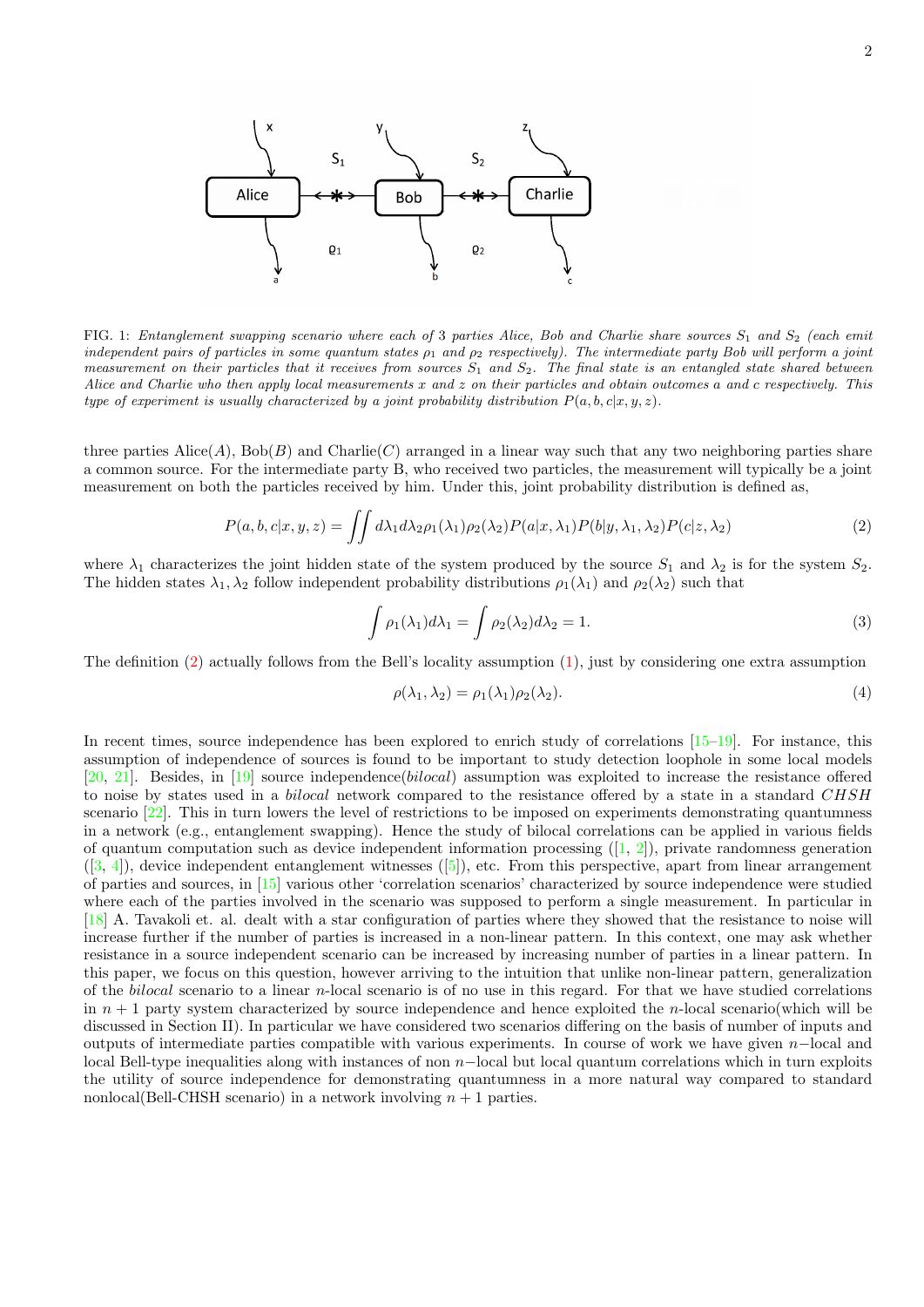

FIG. 2: Bilocal scenario where three parties Alice, Bob and Charlie share two sources  $S_1$  and  $S_2$ . The source  $S_1$  sends particles to Alice and Bob and source  $S_2$  sends particles to Bob and Charlie. The sources  $S_1$  and  $S_2$  are characterized by the hidden states  $\lambda_1$  and  $\lambda_2$  respectively. All parties can perform measurements on their systems, labeled by x, y and z for Alice, Bob and Charlie and they obtain outcomes denoted by a, b and c respectively. Bob might perform a joint measurement on the two particles that he receives from  $S_1$  and  $S_2$ . The sources are assumed to be independent.

In short, the paper is organized as follows: in section II, we introduce the concept of n-locality. We derive non-linear  $n$ -local and local Bell-type inequalities in two different scenarios in section(III). In section(IV) we check whether the quantum correlations produced in entanglement swapping scenario (VA) and by partial Bell-state measurement (VB) violate *n*-local inequality or not. Finally, we will present our conclusion in section  $(V)$ .

Throughout this paper, we deal all the cases with finite number of possible inputs and outputs.

## II. n-LOCAL SCENARIO

### A. Basic Assumptions for n-local Scenario



FIG. 3: The general scenario where each of  $n+1$  parties  $A_i$  share n sources  $S_i(i = 1, ..., n)$ .  $S_i$  sends particles to  $A_i$  and  $A_{i+1}$ . Each source is characterized by the hidden state  $\lambda_i$ . Each party  $A_i$  can perform measurement on their systems, labeled by  $x_i$ and the outcomes denoted by  $a_i$ . Each of the  $n-1$  intermediate parties  $A_i(i = 2, ..., n)$  will perform a joint measurement on their particles. The sources are assumed to be independent.

The n-local scenario is depicted in FIG. 3. There are n sources  $S_i(i = 1, ..., n)$  and  $n + 1$  parties  $A_i(i = 1, ..., n + 1)$ arranged in a linear way such that any two neighboring parties share a common source. For each  $i(i = 1, ..., n + 1)$ , party  $A_i$  can perform two dichotomic measurements  $x_i = x_i^k (k = 1, 2)$  where  $x_i^k \in \{0, 1\}$  on the system they have received and obtain outcomes  $a_i = a_i^j (j = 1, 2)$  where  $a_i^j \in \{0, 1\}$ . Excepting the extreme two parties  $A_1$  and  $A_{n+1}$ each of the remaining  $n - 1$  parties who receives two subsystems, the measurement will be a joint measurement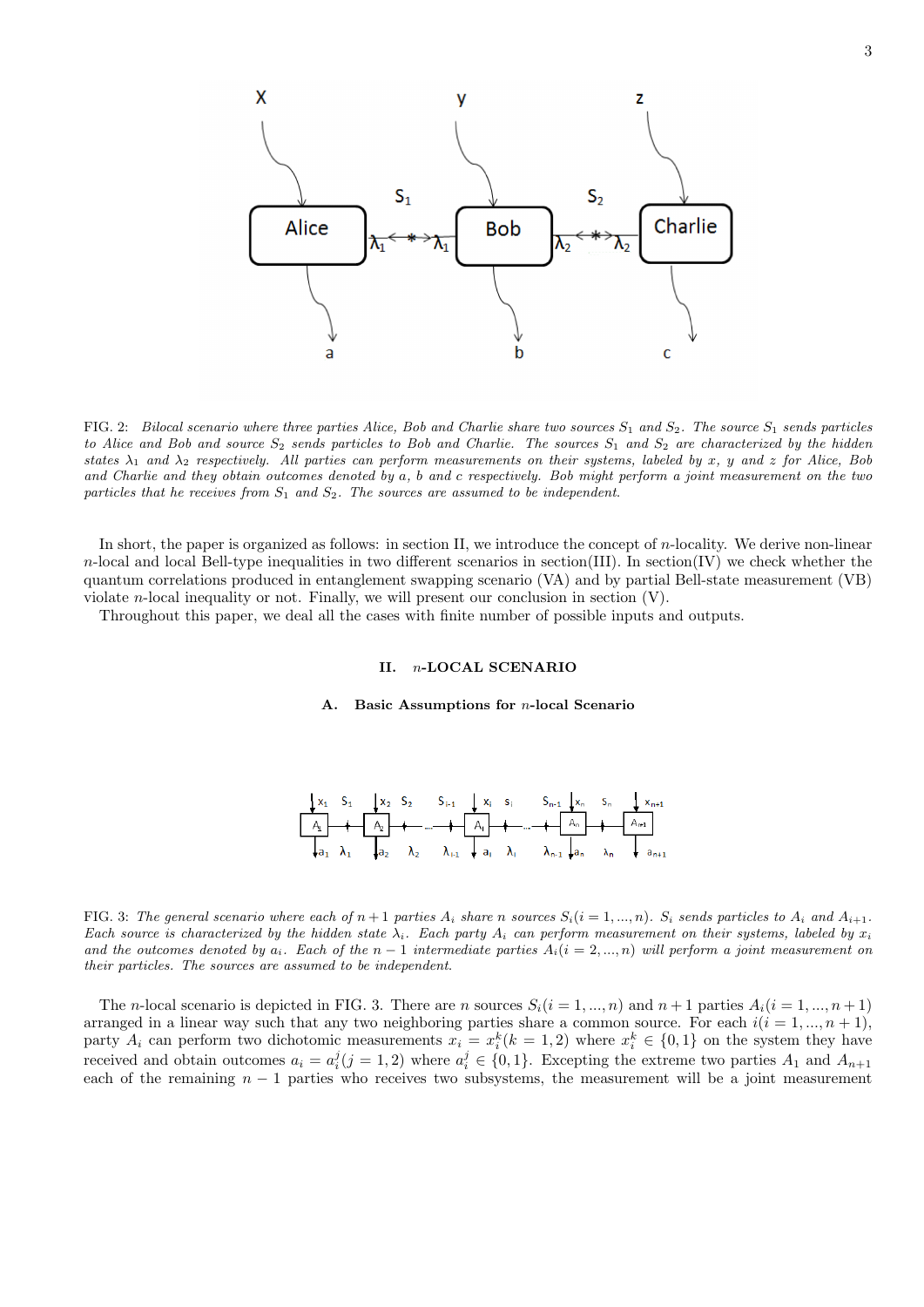operating on both subsystems simultaneously. In this scenario, Bell's locality assumption takes the form:

<span id="page-3-1"></span>
$$
P(a_1, ..., a_{n+1}|x_1, ..., x_{n+1}) = \int d\lambda \rho(\lambda) \Pi_{i=1}^{n+1} P(a_i|x_i, \lambda).
$$
 (5)

Here  $\lambda$  is the joint hidden state. For each party  $A_i(i = 1, ..., n + 1)$  the input is  $x_i$  and the corresponding output  $a_i$ , is determined by the local distributions  $P(a_i|x_i,\lambda)$ . The hidden state  $\lambda$  follows the distribution  $\rho(\lambda)$ , satisfying the normalization condition  $\int d\lambda \rho(\lambda) = 1$ . Here we also assume that the measurement choices of each party are independent of  $\lambda$ .

Now let each source  $S_i$  be characterized by hidden state  $\lambda_i$ . Moreover we assume that for each  $i \in \{2, ..., n\}$  the outputs of party  $A_i$  depend on the states  $\lambda_{i-1}$ ,  $\lambda_i$  and its input  $x_i$  whereas for  $A_1$  and  $A_{n+1}$  the outputs depend on their corresponding inputs and also  $\lambda_1$  and  $\lambda_n$  respectively, i.e., for each party its output is dependent on the states that it receives from the adjacent sources and on the type of measurements performed on those systems, but not on the measurements performed on the distant systems, i.e., we can write,

<span id="page-3-0"></span>
$$
P(a_1, ..., a_{n+1}|x_1, ..., x_{n+1}) = \int d\lambda_1 ... \int d\lambda_n \rho(\lambda_1, ..., \lambda_n) P(a_1|x_1, \lambda_1) \Pi_{i=2}^n P(a_i|x_i, \lambda_{i-1}, \lambda_i) P(a_{n+1}|x_{n+1}, \lambda_n).
$$
 (6)

Without any further assumption, Eq.[\(6\)](#page-3-0) is equivalent to Eq.[\(5\)](#page-3-1). In particular,  $\rho(\lambda_1, ..., \lambda_n)$  is different from zero only when the hidden states are the same, i.e.,  $\lambda_i = \lambda_{i+1}(i = 1, ..., n-1)$  to recover Eq.[\(5\)](#page-3-1). Now we make the *n*-local assumption: Under this assumption of source independence, the distribution of the hidden states  $\lambda_i(i = 1, n)$  will be factorized as below,

<span id="page-3-2"></span>
$$
\rho(\lambda_1, ..., \lambda_n) = \Pi_{i=1}^n \rho_i(\lambda_i). \tag{7}
$$

As n sources are supposed to be independent, we assume that the property characterized by the equation Eq.[\(7\)](#page-3-2) carries over to the local model(characterized by the equation Eq.[\(5\)](#page-3-1)).

Eq.[\(6\)](#page-3-0) and Eq.[\(7\)](#page-3-2) together define the assumptions on n-locality. Each of the hidden states  $\lambda_i$  now follows an independent distribution  $\rho_i(\lambda_i)$  such that  $\int d\lambda_i \rho_i(\lambda_i) = 1 \forall i = 1, ..., n$ . Other than the fact that each  $\lambda_i$  is measurable, no further restriction is made on the domain of these variables (as in the case of bilocality).

For  $n = 3$  the scenario introduced here is different from that discussed in [\[19\]](#page-11-0) where a four partite experiment under restrictions of source independence and fixed joint measurement settings was compared with a standard Bell scenario. The correlations obtained therein were thus similar to that one can obtain in a standard Bell experiment between two parties. But the three-local scenario framed in this paper is a four party experiment performed under the assumption of source independence and also that of free will, i.e., each of the four parties can choose freely between two dichotomic measurement settings. This approach is also different from that of Fritz in [\[15\]](#page-10-10) where he considers one measurement setting per party. Our work is mainly motivated to extend the idea of source independence in a  $n$  party scenario arranged in linear pattern keeping the assumption of free will intact and thereby develop the corresponding Bell-type inequalities.

#### B. Topological features of the  $n$ -local set

The topology of the  $n$ -local set is the same as that of the *bilocal* one. Topological features of the  $n$ -local set are thus summed up below:

- 1. *n*-local correlation being local (by construction), the set of *n*-local correlations  $\mathcal L$  is a subset of the local set  $(\mathcal T)$ :  $\mathcal{L} \subseteq \mathcal{T}$
- 2.  $\mathcal L$  is not convex, as mixture of *n*-local correlations is not necessarily *n*-local (due to nonlinearity constraint [\(7\)](#page-3-2)).
- 3. Being extremal points of the local set, deterministic correlations are also n-local, i.e.,  $\mathcal L$  is the convex hull of  $\mathcal T$ .

## C. Representation of the *n*-local correlation in terms of  $q_{\bar{\alpha_1} \bar{\alpha_2} \bar{\alpha_3} \bar{\alpha_4}}$

If a local correlation is written in the form  $(5)$ , then we know that each party's (say  $A_1$ ) local response function  $P(a_1|x_1, \lambda_1)$  can be taken to be deterministic, i.e., for each input  $x_1$  exactly one output  $a_1$  would be obtained. In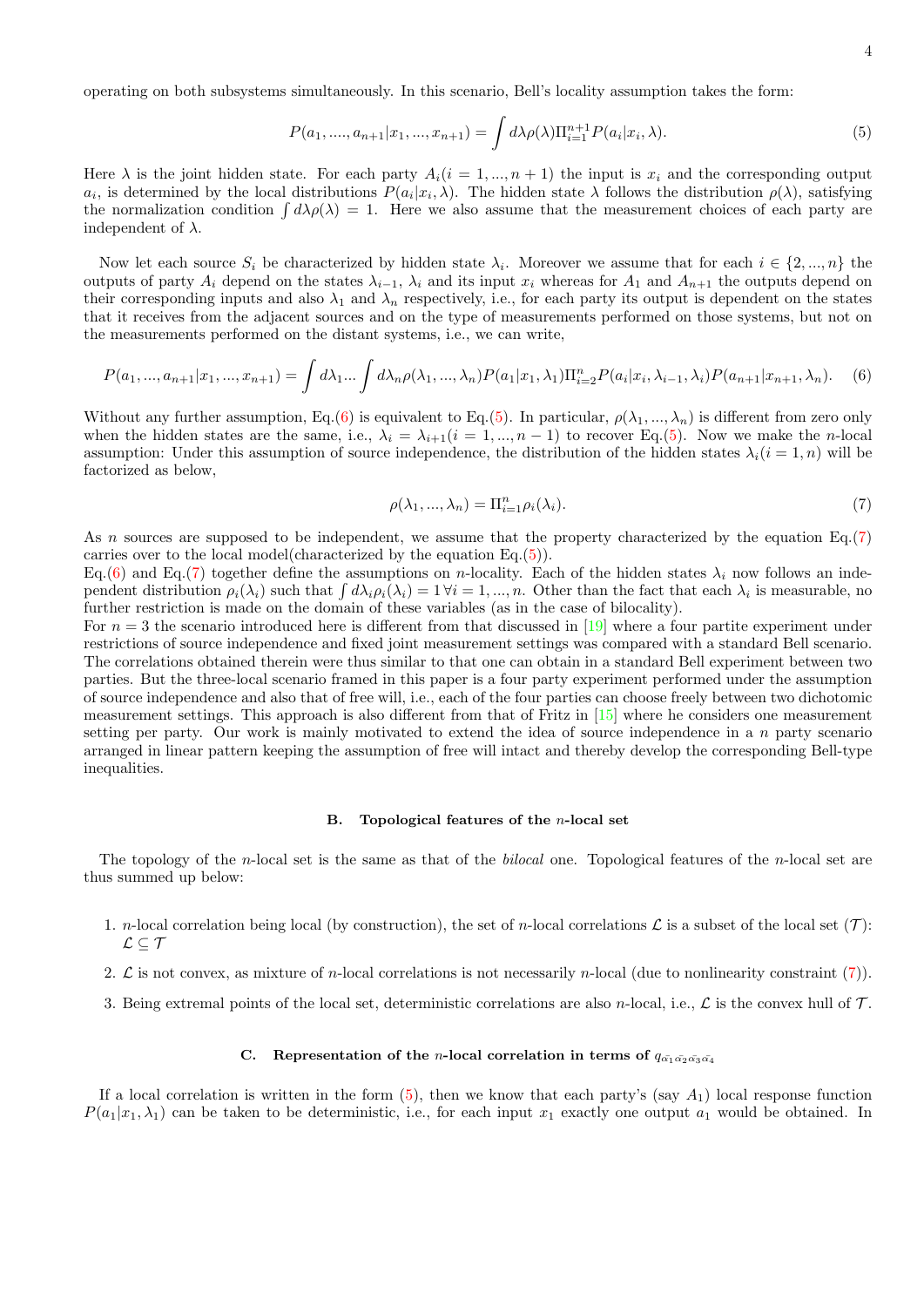case of finite number of such deterministic strategies corresponding to an assignment of an output  $\alpha_1^{x_1}$  to each of  $A_1$ 's Case of finite number of such deterministic strategies corresponding to an assignment of an output  $a_1$  to each of  $A_1$  so  $N$  possible inputs  $x_1^k (k = 1, ..., N)$ , we denote each of these strategies of party  $A_1$  by the s and also denote the corresponding response function by  $P_{\alpha_1}(a_1|x_1) = \delta_{a_1,\alpha_1^{x_1}}$ . The corresponding response function for the remaining n parties can be defined in a similar pattern. Using this,  $n$ -local correlations can be alternatively defined. We could write equation [\(6\)](#page-3-0) in an equivalent form with  $q_{\bar{\alpha_1}...\bar{\alpha_{n+1}}}$  as

<span id="page-4-0"></span>
$$
P(a_1, ..., a_{n+1}|x_1, ..., x_{n+1}) = \sum_{\bar{\alpha_1}, ..., \bar{\alpha_{n+1}}} q_{\bar{\alpha_1} \dots \bar{\alpha_{n+1}}} \Pi_{i=1}^{n+1} P_{\bar{\alpha_i}}(a_i|x_i)
$$
(8)

where

$$
q_{\bar{\alpha_1}...\bar{\alpha_{n+1}}} = \iiint_{\Lambda_{\bar{\alpha_1}...\bar{\alpha_{n+1}}}^1} d\lambda_1 ... d\lambda_n \rho(\lambda_1, ..., \lambda_n) \ge 0
$$

and  $\sum_{\bar{\alpha_1},\ldots,\bar{\alpha_{n+1}}} q_{\bar{\alpha_1}\ldots \bar{\alpha_{n+1}}} = 1$ . For instance, we consider here a simple system of four parties  $A_i$ ,  $(i = 1, ..., 4)$ . Eq.[\(8\)](#page-4-0) gives

<span id="page-4-1"></span>
$$
P(a_1, a_2, a_3, a_4 | x_1, x_2, x_3, x_4) = \sum_{\bar{\alpha_1}, \bar{\alpha_2}, \bar{\alpha_3}, \bar{\alpha_4}} q_{\bar{\alpha_1} \bar{\alpha_2} \bar{\alpha_3} \bar{\alpha_4}} \Pi_{i=1}^4 P_{\bar{\alpha_i}}(a_i | x_i)
$$
(9)

where

$$
q_{\bar{\alpha_1}\bar{\alpha_2}\bar{\alpha_3}\bar{\alpha_4}} = \int \int \int_{\Lambda_{\bar{\alpha_1}\bar{\alpha_2}\bar{\alpha_3}\bar{\alpha_4}} d\lambda_1 d\lambda_2 d\lambda_3 \rho(\lambda_1, \lambda_2, \lambda_3) \geq 0.
$$

Equation [\(9\)](#page-4-1) represents the convex combination of deterministic strategies, the decomposition of local correlations, where the weights  $q_{\bar{\alpha_1}\bar{\alpha_2}\bar{\alpha_3}\bar{\alpha_4}}$  represent the probability assigned by the sources to the strategies  $\bar{\alpha_1}, \bar{\alpha_2}, \bar{\alpha_3}$  and  $\bar{\alpha_4}$ .  $\Lambda_{\bar{\alpha_1}\bar{\alpha_2}\bar{\alpha_3}\bar{\alpha_4}}^{123}$  represents all pairs  $(\lambda_1, \lambda_2, \lambda_3)$  that specify the strategies  $\bar{\alpha_i}$  for party  $A_i$ . Now if we now consider P as trilocal, then the independence condition  $(7)$  implies (for proof see Appendix A),

$$
q_{\bar{\alpha_1}\bar{\alpha_3}\bar{\alpha_4}} = q_{\bar{\alpha_1}}q_{\bar{\alpha_3}\bar{\alpha_4}} \quad \forall \bar{\alpha_1}, \bar{\alpha_3}, \bar{\alpha_4}.
$$
\n
$$
(10)
$$

$$
q_{\bar{\alpha_1}\bar{\alpha_2}\bar{\alpha_4}} = q_{\bar{\alpha_1}\bar{\alpha_2}} q_{\bar{\alpha_4}} \quad \forall \bar{\alpha_1}, \bar{\alpha_2}, \bar{\alpha_4}.
$$
\n
$$
(11)
$$

Any of these two equations  $(A8)$  and  $(A9)$  in turn implies

$$
q_{\bar{\alpha_1}\bar{\alpha_4}} = q_{\bar{\alpha_1}}q_{\bar{\alpha_4}}.\tag{12}
$$

### III. NONLINEAR BELL-TYPE INEQUALITIES FOR N-LOCAL CORRELATIONS

To study whether a given correlation is n-local or not, we derive nonlinear Bell type inequalities which we refer as n-local inequalities. If a correlation violates  $n$ -local inequalities then it is non-n-local in nature. In this context we consider two particular scenarios which occur frequently in various practical purposes:

- 1. Scenario with binary inputs and outputs for each of the  $n + 1$  parties.
- 2. Scenario with binary inputs and outputs for each of the extreme two parties( $A_1$  and  $A_{n+1}$ ) and with one input and four outputs for remaining  $n - 1$  parties.

The second scenario is familiar with ideal entanglement swapping experiments where each of the intermediate parties perform full Bell basis measurement(one input and four outputs for each of the intermediate parties) thereby swapping entanglement from one extreme end of the network to another. But a complete Bell basis measurement is not always trivial enough to be executed. For instance(as already pointed out in  $[19]$ ) in quantum linear optics( $[23]$ ) it is impossible to perform such an ideal joint measurement for the intermediate party in a network of three parties. Under such circumstances it will be interesting to consider the cases where each of the intermediate parties performs partial Bell basis measurements as the latter type of measurements is more feasible to perform than the former. Hence from that experimental perspective it is interesting to deal with the first scenario.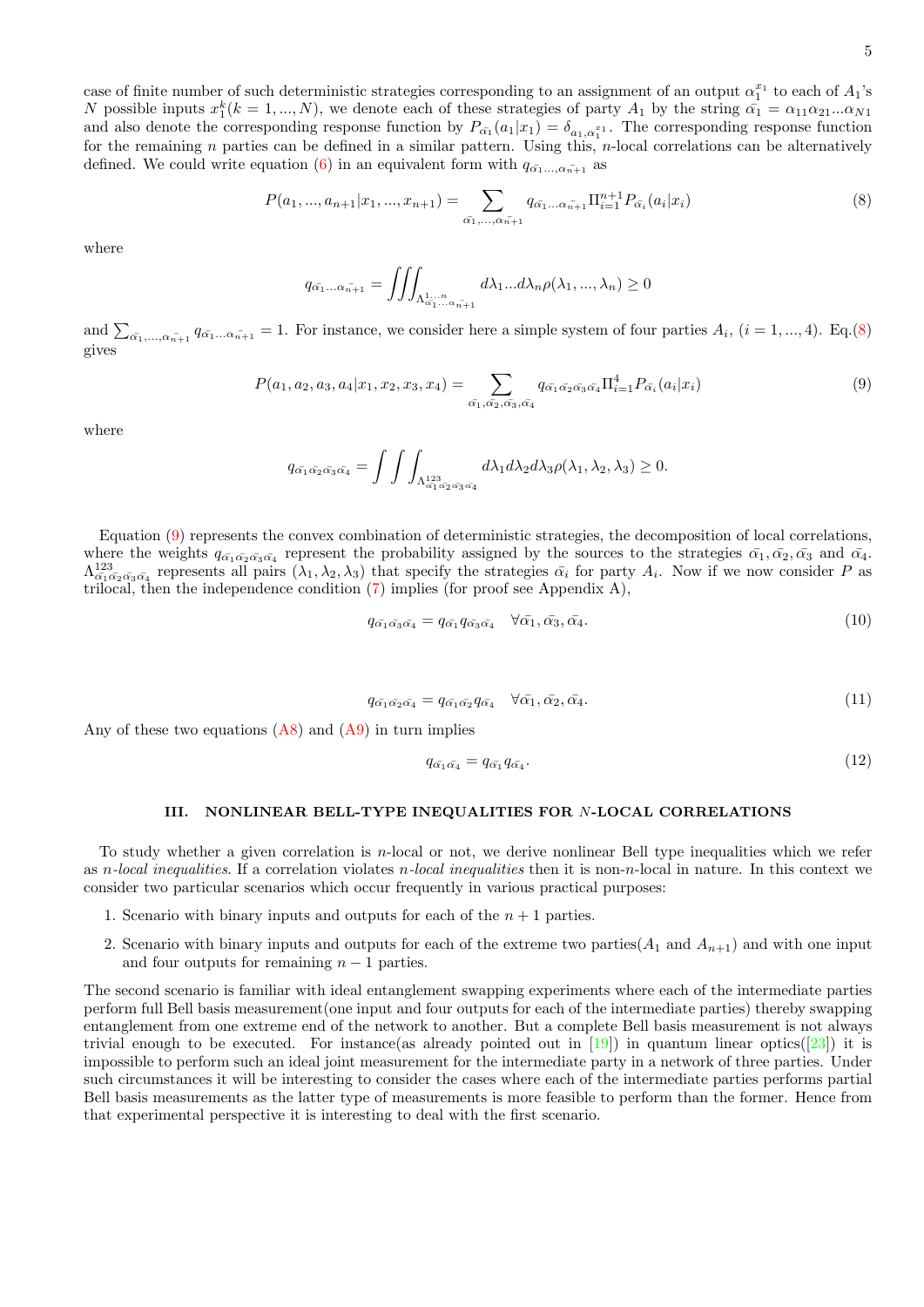## A. First Scenario

Here we consider the case where each party  $A_i(i = 1, ..., n+1)$  has binary inputs and outputs  $x_i^k$  and  $a_i^j$  respectively with  $x_i^k$ ,  $a_i^j \in \{0,1\}$ . With  $P^{22}$  denoting the conditional probability terms  $P^{22}(a_1, ..., a_{n+1}|x_1, ..., x_{n+1})$ , we define the n partite correlation terms,

<span id="page-5-3"></span>
$$
\langle A_{1,x_1}, \dots A_{n+1,x_{n+1}} \rangle_{P^{22}} = \sum_{a_1, \dots, a_{n+1}} (-1)^{\sum_{i=1}^{n+1} a_i} P^{22}(a_1, \dots, a_{n+1}|x_1, \dots, x_{n+1})
$$
(13)

together with the terms  $I_{A_2,...A_n}^{22}$  and  $J_{A_2,...A_n}^{22}([19])$  $J_{A_2,...A_n}^{22}([19])$  $J_{A_2,...A_n}^{22}([19])$  as

<span id="page-5-1"></span>
$$
I_{A_2,...A_n}^{22} = \frac{1}{4} \sum_{x_1, x_{n+1} = 0,1} \langle A_{1,x_1}, A_{2,0}, ..., A_{n,0}, A_{n+1,x_{n+1}} \rangle_{P^{22}}.
$$
 (14)

<span id="page-5-2"></span>
$$
J_{A_2,...A_n}^{22} = \frac{1}{4} \sum_{x_1, x_{n+1} = 0,1} (-1)^{x_1 + x_{n+1}} \langle A_{1,x_1}, A_{2,1}, ..., A_{n,1}, A_{n+1,x_{n+1}} \rangle_{P^{22}}.
$$
 (15)

With the aid of these correlators we now frame the  $n$ –local inequality:

**Theorem 1:** If  $P^{22}$  is n-local then the following nonlinear Bell-type inequality holds

<span id="page-5-0"></span>
$$
\sqrt{\mid I_{A_2,...A_n}^{22}\mid} + \sqrt{\mid J_{A_2,...A_n}^{22}\mid} \le 1.
$$
\n(16)

For proof see Appendix(B). The above equations show that the n-local and the bilocal inequalities have the same form in the binary inputs and outputs scenario.

## 1. Tightness of the n-local inequality

The *n*-local inequality  $(16)$  is tight. To prove it we give an explicit *n*-local decomposition of correlations which satisfy Eq.[\(16\)](#page-5-0). Let the correlation shared by  $n + 1$  parties be of the form:

$$
P(a_1|x_1, \lambda_1, \eta_1) = 1, \text{ if } a_1 = \lambda_1 \bigoplus \eta_1 * x_1
$$
  
= 0, elsewhere

$$
P(a_{n+1}|x_{n+1}, \lambda_n, \eta_2) = 1, \text{ if } a_{n+1} = \lambda_n \bigoplus \eta_2 * x_{n+1}
$$
  
= 0, elsewhere

$$
P(a_i|x_i, \lambda_{i-1}, \lambda_i) = 1, \text{ if } a_i = \lambda_{i-1} \bigoplus \lambda_i
$$
  
= 0, elsewhere  $\forall i = 2, ..., n$ 

$$
\rho_i(\lambda_i = 0) = \frac{1}{2}
$$
  
\n
$$
\rho_i(\lambda_i = 1) = \frac{1}{2}, \forall i = 1, ..., n
$$
  
\n
$$
\kappa_i(\eta_i = 0) = r
$$
  
\n
$$
\kappa_i(\eta_i = 1) = 1 - r, \quad i = 1, 2
$$

where each  $\lambda_i$  is a random variable shared between two adjacent parties  $A_i$  and  $A_{i+1}$  ( $i = 1, ..., n$ ) whereas  $\eta_i$  is the source of local randomness of party  $A_i(i = 1, n + 1)$  and  $r \in [0, 1]$ . Clearly this form of correlation gives  $I_{A_2,...A_n}^{22} = r^2$ and  $J_{A_2,...A_n}^{22} = (1 - r)^2$ . Hence Eq.[\(16\)](#page-5-0) is satisfied.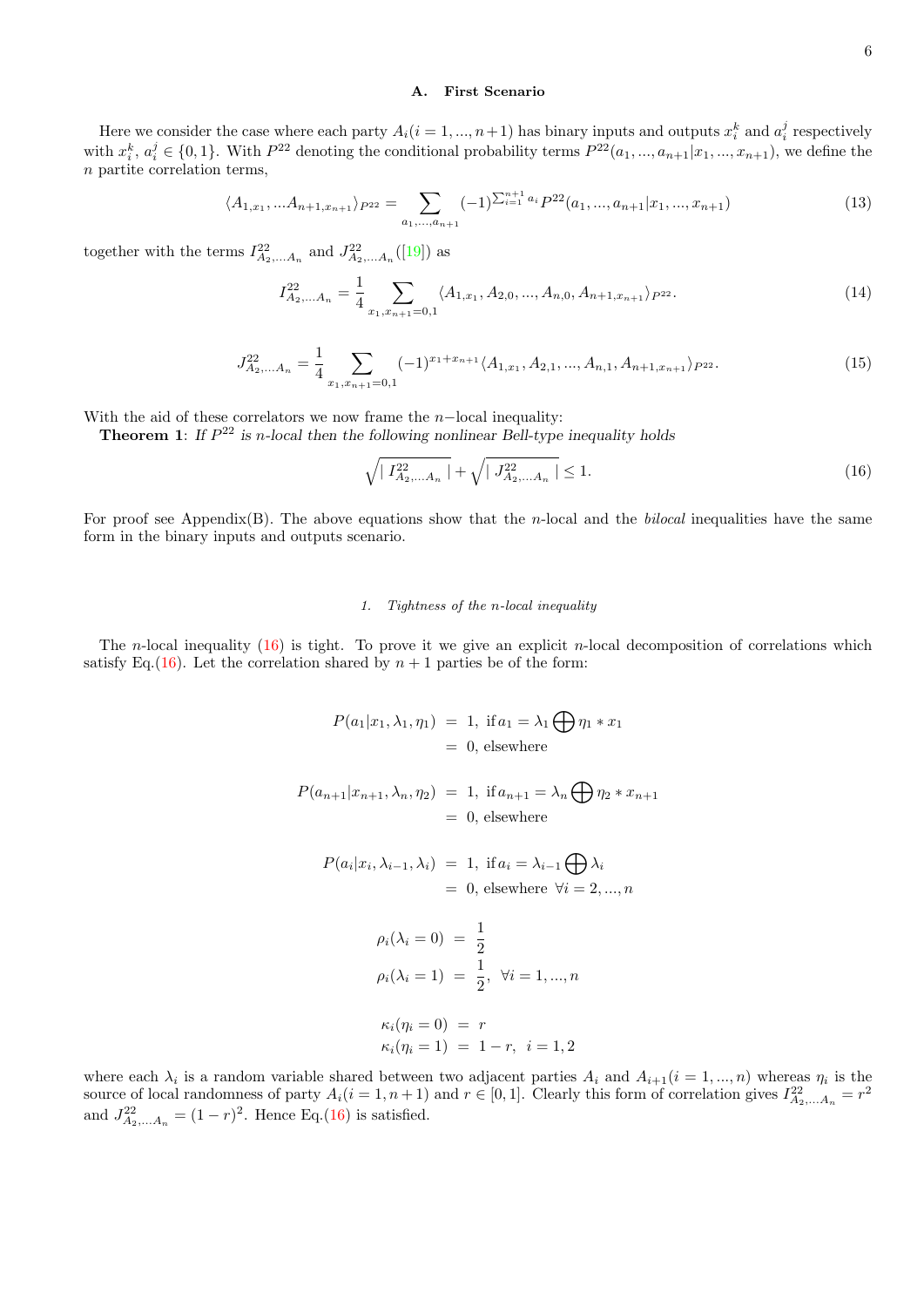## 2. Local bounds

**Theorem 2:** If  $P^{22}$  is local then it satisfies the inequality:

<span id="page-6-3"></span>
$$
|I_{A_2,...A_n}^{22}| + |J_{A_2,...A_n}^{22}| \le 1.
$$
 (17)

This can be proved in a pattern similar to that of the previous theorem except that here in place of Holder's inequality the inequality  $ms + nt \leq (m + n)(s + t)$  (for any m, s, n and  $t > 0$ ) is to be used.



FIG. 4: We take projection of the  $n+1$  partite correlation space in the  $(I, J)$  plane where  $I = I_{A_2,...A_n}^{22}(I_{A_2,...A_n}^{14})$  and  $J =$ Fig. 4. We take projection of the  $n + 1$  partite correlation space in the  $(1, 3)$  paint where  $T = T_{A_2,...A_n}(T_{A_2,...A_n})$  and  $T_{A_2,...A_n}$  and  $T_{A_2,...A_n}$  and  $T_{A_2,...A_n}$  and  $T_{A_2,...A_n}$  and  $T_{A_2,...A_n}$  are defined in equation n-local set(T) is surrounded by local set, where local set satisfies the inequality  $|I| + |J| = 1$ . The point  $P_2(P_1)$  representing quantum correlation given by Eq.[\(27\)](#page-8-0)[[\(31\)](#page-9-0)] lie outside the n-local polytope but lies on the facet of local polytope.  $P_1(P_2)$  is the convex combination of the two extreme points  $P_I(-1,0)$  and  $P_J(0,-1)$ .

#### B. Second Scenario

In this case each party  $A_i(i = 2, ..., n)$  have one input and four outputs while the extreme two parties, i.e.,  $A_1$  and  $A_{n+1}$  both have two inputs and two outputs. The notations used here are similar as those introduced in ([\[19\]](#page-11-0)) for  $P^{14}$  case, i.e., outputs of  $A_i$  are denoted by a string of two bits  $a_i = a_i^0 a_i^1$  with  $a_i^0, a_i^1 \in \{0,1\}$ . It is different from the previous case where each bit  $a_i^j$  ( $j = 1, 2$ ) was output of  $A_i$  for two different inputs ( $x_i = 0$  and  $x_i = 1$  respectively) for all  $i \in \{2, ..., n\}$ .

<span id="page-6-2"></span>
$$
\langle A_{1,x_1} A_2^{x_2} \dots A_n^{x_n} A_{n+1,x_{n+1}} \rangle_{P^{14}} = \sum_{a_1, a_{n+1}, a_2^0, a_2^1, \dots, a_n^0, a_n^1} (-1)^{a_1 + a_{n+1} + \sum_{i=2}^n a_i^{x_i}} P^{14}(a_1, a_2^0 a_2^1, \dots, a_n^0 a_n^1, a_{n+1} | x_1, x_{n+1}) \tag{18}
$$

together with the linear combination terms  $I_{A_2,...A_n}^{14}$  and  $J_{A_2,...A_n}^{14}([19])$  $J_{A_2,...A_n}^{14}([19])$  $J_{A_2,...A_n}^{14}([19])$  as follows:

<span id="page-6-0"></span>
$$
I_{A_2,...A_n}^{14} = \frac{1}{4} \sum_{x_1, x_{n+1}=0,1} \langle A_{1,x_1} A_2^0 .... A_n^0 A_{n+1,x_{n+1}} \rangle_{P^{14}}.
$$
 (19)

<span id="page-6-1"></span>
$$
J_{A_2,...A_n}^{14} = \frac{1}{4} \sum_{x_1, x_{n+1} = 0,1} (-1)^{x_1 + x_{n+1}} \langle A_{1,x_1} A_2^1 ... A_n^1 A_{n+1,x_{n+1}} \rangle_{P^{14}}.
$$
 (20)

The correlators  $\langle A_{1,x_1} A_2^{x_2} ... A_n^{x_n} A_{n+1,x_{n+1}} \rangle_{P^{14}}$  given by Eq.[\(18\)](#page-6-2) differ from the correlators  $\langle A_{1,x_1},...A_{n+1,x_{n+1}}\rangle_{P^{22}}(Eq.13)$  $\langle A_{1,x_1},...A_{n+1,x_{n+1}}\rangle_{P^{22}}(Eq.13)$ . The difference mainly lies in the notation for the intermediate parties: in  $P^{22}$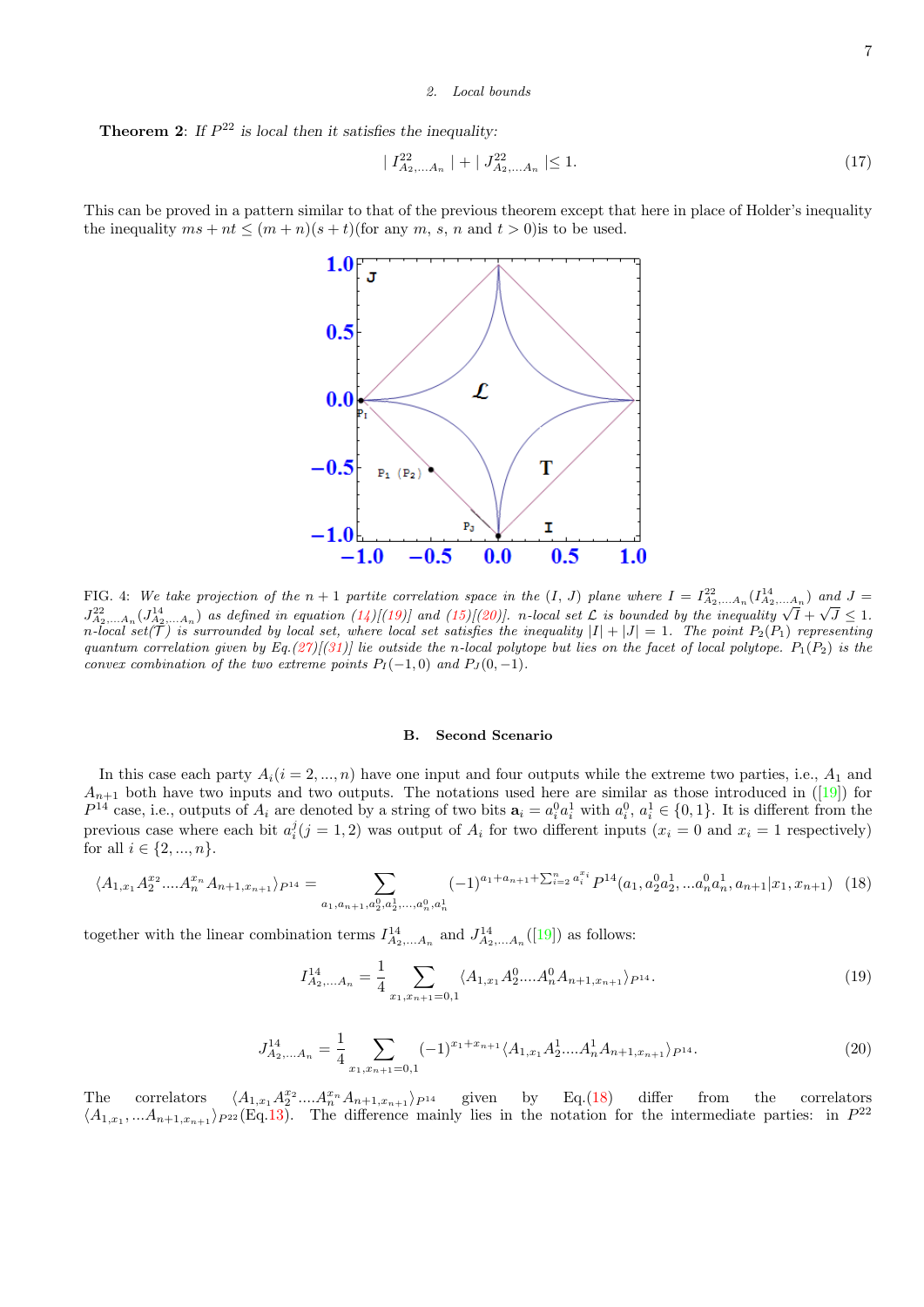8

scenario  $A_{i,x_i}$   $(i = 2,...,n)$  stands for different inputs $(x_i \in \{0,1\})$  but for  $P^{14}$  case,  $A_i^{x_i}$   $(i = 2,...,n)$  mainly indicates which of the two bits of the corresponding output string is to be chosen. As in the former case,  $P^{14}$  correlations satisfy similar type of nonlinear inequality.

**Theorem 3:** If  $P^{14}$  is n-local then the following nonlinear inequality necessarily holds,

<span id="page-7-0"></span>
$$
\sqrt{\mid I_{A_2,...A_n}^{14}\mid} + \sqrt{\mid J_{A_2,...A_n}^{14}\mid} \le 1.
$$
\n(21)

Proof: This inequality  $(21)$  can be derived directly from the inequality  $(16)$ .

$$
P^{22}(a_1, ..., a_{n+1}|x_1, ..., x_{n+1}) = P^{14}(a_1, \overrightarrow{a_2}) = a_2^{x_2}, ..., \overrightarrow{a_n} = a_n^{x_n}, a_{n+1}|x_1, x_{n+1})
$$
  
= 
$$
\sum_{a_2^0, a_2^1, ..., a_n^0, a_n^1} \delta_{\overrightarrow{a_2}, a_2^2} ... \delta_{\overrightarrow{a_n}, a_2^{x_n}} P^{14}(a_1, a_2^0 a_2^1, ..., a_n^0 a_n^1, a_{n+1}|x_1, x_{n+1}).
$$
 (22)

This shows that from the correlation  $P^{14}$ ,  $n+1$  parties can obtain a correlation  $P^{22}$ . Now from Eq.[\(13\)](#page-5-3),

$$
\langle A_{1,x_1},...A_{n+1,x_{n+1}}\rangle_{P^{22}} = \sum_{a_1,...,a_{n+1}} (-1)^{\sum_{i=1}^{n+1} a_i} P^{22}(a_1,...,a_{n+1}|x_1,x_{n+1})
$$
  
\n
$$
= \sum_{a_1,...,a_{n+1}} (-1)^{\sum_{i=1}^{n+1} a_i} \sum_{a_2^0, a_2^1,...a_n^0, a_n^1} \delta_{\overrightarrow{a_2}, a_2^2}...\delta_{\overrightarrow{a_n}, a_n^2} P^{14}(a_1, a_2^0 a_2^1, ..., a_n^0 a_n^1, a_{n+1}|x_1, x_{n+1})
$$
  
\n
$$
= \sum_{a_1,a_2^0,a_2^1,...a_n^0,a_n^1,a_{n+1}} (-1)^{a_1+a_{n+1}+\sum_{i=2}^n a_i^x} P^{14}(a_1, a_2^0 a_2^1, ..., a_n^0 a_n^1, a_{n+1}|x_1, x_{n+1})
$$
  
\n
$$
= \langle A_{1,x_1} A_2^{x_2}...A_n^{x_n} A_{n+1,x_{n+1}} \rangle_{P^{14}}.
$$
\n(23)

Hence the values of  $I_{A_2,...A_n}^{22}$  and  $J_{A_2,...A_n}^{22}$  coincide with the values of  $I_{A_2,...A_n}^{14}$  and  $J_{A_2,...A_n}^{14}$  as defined by the equations [\(19\)](#page-6-0) and [\(20\)](#page-6-1) respectively. Let  $P^{14}$  be *n*-local. As the process from  $P^{14}$  to  $P^{22}$  is made by  $A_2, ..., A_n$  locally, therefore,  $P^{22}$  is also n-local and hence it satisfies equation [\(16\)](#page-5-0). Thus,  $I_{A_2,...A_n}^{22} = I_{A_2,...A_n}^{14}$  and  $J_{A_2,...A_n}^{22} = J_{A_2,...A_n}^{14}$ jointly imply the relation  $(21)$  is satisfied.

## 1. Tightness of the n-local inequality

To prove tightness of *n*-local inequality Eq. $(21)$  we proceed by considering the following correlation:

$$
P(a_1|x_1, \lambda_1, \eta_1) = 1, \text{ if } a_1 = \lambda_1 \bigoplus \eta_1 * x_1
$$
  
= 0 elsewhere

$$
P(a_{n+1}|x_{n+1}, \lambda_n, \eta_2) = 1, \text{ if } a_{n+1} = \lambda_n \bigoplus \eta_2 * x_{n+1}
$$
  
= 0 elsewhere

$$
P(a_i^0 a_i^1 | x_i, \lambda_{i-1}, \lambda_i) = 1, \text{ if } a_i^0 * a_i^1 = \lambda_{i-1} \bigoplus \lambda_i
$$
  
= 0 elsewhere  $\forall i = 2, ..., n$ 

$$
\rho_i(\lambda_i = 0) = \frac{1}{2} \n\rho_i(\lambda_i = 1) = \frac{1}{2}, \forall i = 1, ..., n
$$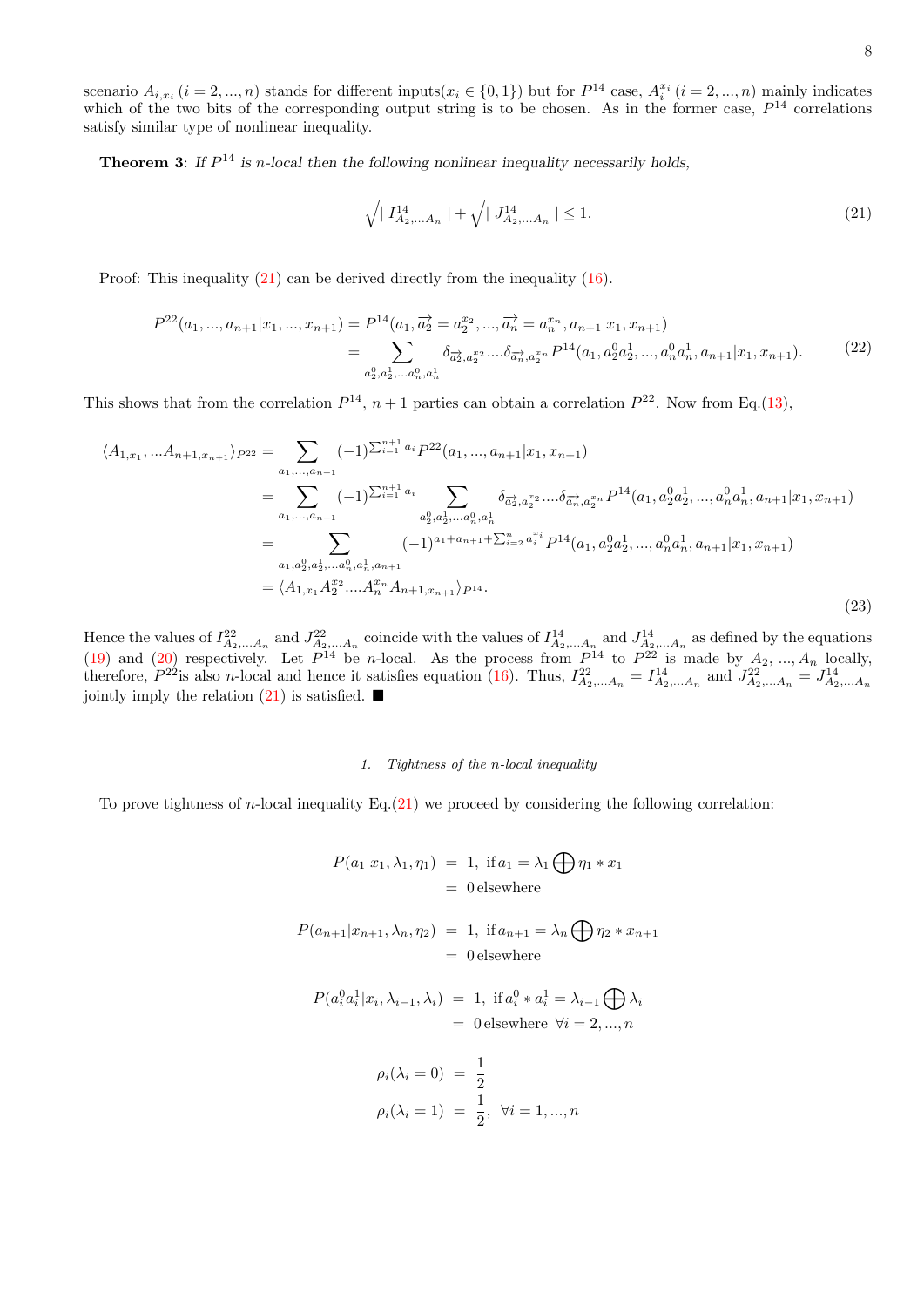$$
\begin{aligned}\n\kappa_i(\eta_i = 0) &= r \\
\kappa_i(\eta_i = 1) &= 1 - r, \ \forall i = 1, 2\n\end{aligned}
$$

where  $\eta_1, \eta_2, \lambda_i (i = 1, ..., n)$  and r have the same terminology as in the previous scenario. Clearly this form of correlation gives  $I_{A_2,...A_n}^{14} = r^2$  and  $J_{A_2,...A_n}^{14} = (1-r)^2$ . Hence Eq.[\(21\)](#page-7-0) is satisfied.

## 2. Local Bounds

As  $P^{22}$  can be obtained from  $P^{14}$  by changing the number of inputs and outputs for  $A_i(i = 2, ..., n)$  locally, therefore, if  $P^{14}$  is local, then it satisfies the non-linear inequality of the same form as in the  $P^{22}$  case;

<span id="page-8-1"></span>
$$
|I_{A_2,...A_n}^{14}| + |J_{A_2,...A_n}^{14}| \le 1.
$$
 (24)

## IV. QUANTUM CORRELATIONS IN n-LOCAL SCENARIO

Here we discuss about the quantum correlations in  $P^{22}$  and  $P^{14}$  scenarios. While  $P^{14}$  scenario is familiar with ideal entanglement swapping experiment,  $P^{22}$  scenario is associated with the experiment where each of the *n* intermediate parties can partially distinguish between the Bell states. In both the scenarios quantum correlations violate  $n$ -local bounds  $(Eqs.(16,21))$  $(Eqs.(16,21))$  $(Eqs.(16,21))$  $(Eqs.(16,21))$ .

- In  $P^{14}$ , entanglement swapping experiment with full Bell state measurement.
- $\bullet$  In  $P^{22}$ , we perform partial Bell-state measurement.

In general, for both the cases we consider a model where each of n independent quantum sources  $S_i(i = 1, ..., n)$  sends a particle to parties  $A_i$  and  $A_{i+1}$  in the state  $\varrho_i$  so that the overall quantum state is

$$
\varrho_{A_1,...A_n} = \otimes_{i=1}^n \varrho_i. \tag{25}
$$

#### A. Entanglement Swapping with a complete Bell-State measurement

In this case,  $A_1$  and  $A_{n+1}$  are supposed to have binary inputs and binary outputs whereas remaining  $n-1$  parties  $A_i(i = 2, ..., n)$  will perform a full Bell basis measurement (each of them have one input and four outputs). Besides we assume that each source  $S_i$  produces the same Bell state  $|\psi^-\rangle$ . In this scenario, party  $A_i(i=2,...,n)$  receives part of the state  $\varrho_{i-1}$  from  $S_{i-1}$  and part of the state  $\varrho_{i+1}$  from  $S_{i+1}$ . It then performs complete Bell-state measurement on its two particles; the four possible outcomes  $a_i = a_i^0 a_i^1 = 00, 01, 10, 11$  that can be obtained correspond to the four Bell states (with standard notations)  $|\phi^+\rangle, |\phi^-\rangle, |\psi^+\rangle$  and  $|\psi^-\rangle$  respectively. The resulting state is a bipartite entangled state shared by  $A_{i-1}$  and  $A_{i+1}$ . Let it be denoted by  $\varrho_{i-1,i+1}$ . Ultimately parties  $A_1$  and  $A_{n+1}$  share an entangled state  $\rho_{1,n+1}$ . Now,  $A_1$  and  $A_{n+1}$  perform the following measurements([\[19\]](#page-11-0)):

$$
\hat{A}_1^0 = \hat{A}_{n+1}^0 = \frac{\sigma_z + \sigma_x}{\sqrt{2}} \text{(for } x_1 = x_{n+1} = 0 \text{) or}
$$
\n
$$
\hat{A}_1^1 = \hat{A}_{n+1}^1 = \frac{\sigma_z - \sigma_x}{\sqrt{2}} \text{(for } x_1 = x_{n+1} = 1 \text{)}.
$$
\n(26)

<span id="page-8-2"></span>The correlations are of the form:

<span id="page-8-0"></span>
$$
P^{14}(a_1, a_2^0 a_2^1, \ldots, a_n^0 a_n^1, a_{n+1}|x_1, x_{n+1})_Q = \frac{1 + (-1)^{a_1 + a_{n+1} + 1} \left(\frac{(-1)^{\sum_{i=2}^n a_i^0} + (-1)^{\sum_{i=2}^n a_i^1 + x_1 + x_{n+1}}}{2}\right)}{2^{2n}}.
$$
 (27)

From the definitions  $(19)$  and  $(20)$  it can be checked that :

$$
I_{A_2,...A_n}^{14}(P_Q^{14}) = -\frac{1}{2}; \quad J_{A_2,...A_n}^{14}(P_Q^{14}) = -\frac{1}{2}
$$
\n
$$
(28)
$$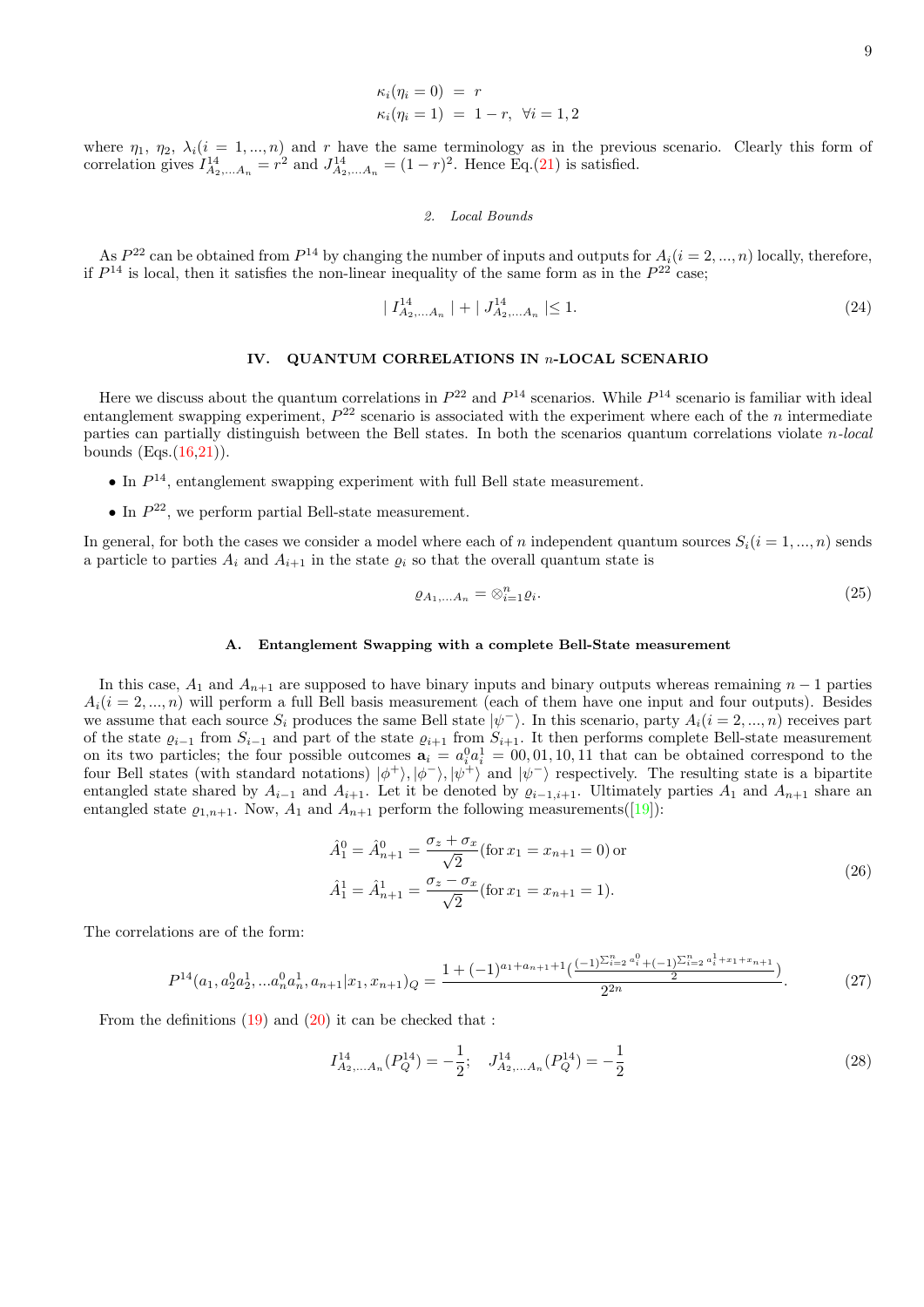Hence the above correlation shows quantum violation of *n*-locality (Eq.[\(21\)](#page-7-0)) but satisfies the locality constraint (Eq.[\(24\)](#page-8-1)). However,  $P_Q^{14}$  can be obtained as a convex combination two correlations:  $P_Q^{14} = \frac{P_I^{14} + P_J^{14}}{2}$  where:

$$
P_{I}^{14}(a_{1}, a_{2}^{0}a_{2}^{1},...,a_{n}^{0}a_{n}^{1}, a_{n+1}|x_{1}, x_{n+1})_{Q} = \frac{[1 + (-1)^{a_{1} + a_{n+1} + 1}(\frac{(-1)^{\sum_{i=2}^{n} a_{i}^{0}}}{2})]}{2^{2n-1}}
$$
  
\n
$$
P_{J}^{14}(a_{1}, a_{2}^{0}a_{2}^{1},...,a_{n}^{0}a_{n}^{1}, a_{n+1}|x_{1}, x_{n+1})_{Q} = \frac{(1 + (-1)^{a_{1} + a_{n+1} + 1}(\frac{(-1)^{\sum_{i=2}^{n} a_{i}^{1} + x_{1} + x_{n+1}}}{2})}{2^{2n-1}})
$$
\n
$$
(29)
$$

For the correlation  $P_I^{14}$ ,  $I_{A_2,...A_n}^{14} = -1$ ,  $J_{A_2,...A_n}^{14} = 0$  whereas for  $P_J^{14}$ , we get  $I_{A_2,...A_n}^{14} = 0$  and  $J_{A_2,...A_n}^{14} = -1$ . Hence  $P_Q^{14}$  represents a point  $(P_2)$  on the facet of local polytope but lies outside the *n*-local polytope (FIG.4).

### B. Partial Bell-state measurement

As in the previous case here each of the n sources  $S_i(i = 1, ..., n)$  sends Bell state  $|\psi^-\rangle$ .  $A_1$  and  $A_{n+1}$  are supposed to have binary inputs and binary outputs, the measurements being the same as in the previous scenario, (Eq[.26\)](#page-8-2) and remaining  $n-1$  parties  $A_i(i=2,...,n)$  will perform partial Bell-state measurement, i.e.,  $A_i(i=2,...,n)$  measures either:

$$
\hat{A}_i^0 = |\phi^+\rangle\langle\phi^+| + |\phi^-\rangle\langle\phi^-| - |\psi^+\rangle\langle\psi^+| - |\psi^-\rangle\langle\psi^-| = \sigma_z \otimes \sigma_z \text{ or}
$$
\n
$$
\hat{A}_i^1 = |\phi^+\rangle\langle\phi^+| - |\phi^-\rangle\langle\phi^-| + |\psi^+\rangle\langle\psi^+| - |\psi^-\rangle\langle\psi^-| = \sigma_x \otimes \sigma_x.
$$
\n(30)

<span id="page-9-1"></span>Each of the  $n-1$  intermediate parties  $A_i(i = 2, ..., n)$  receives part of the state  $\varrho_{i-1}$  from  $S_{i-1}$  and part of  $\varrho_{i+1}$  from  $S_{i+1}$  which then applies any one of the separable measurements (Eq.[\(30\)](#page-9-1)) on its two particles. The post measurement state is a mixed bipartite entangled state shared by  $A_{i-1}$  and  $A_{i+1}$ . Let it be denoted by  $\varrho_{i-1,i+1}$ . Ultimately parties  $A_1$  and  $A_{n+1}$  shares an mixed entangled state  $\varrho_{1,n+1}$ . Finally,  $A_1$  and  $A_{n+1}$  perform local measurements Eq.[\(26\)](#page-8-2) on their respective part of states. The correlations take the form:

<span id="page-9-0"></span>
$$
P^{22}(a_1, ..., a_{n+1}|x_1, ..., x_{n+1}) = \frac{1 + (-1)^{(\sum_{i=2}^n a_i + 1)} \frac{\Pi_{i=2}^n \delta_{(x_i,0)} + (-1)^{x_1 + x_{n+1}} \Pi_{i=2}^n \delta_{(x_i,1)}}{2^{n+1}}
$$
(31)

From the definitions [\(14\)](#page-5-1) and [\(15\)](#page-5-2) it can be checked that :

$$
I_{A_2,...A_n}^{22}(P_Q^{22}) = -\frac{1}{2}; \quad J_{A_2,...A_n}^{22}(P_Q^{22}) = -\frac{1}{2}
$$
\n
$$
(32)
$$

Hence quantum violation of n-locality  $(Eq.(16))$  $(Eq.(16))$  $(Eq.(16))$  is obtained, but the correlation is local in nature as it satisfies Eq.[\(17\)](#page-6-3). As in the previous scenario,  $P_Q^{22}$  can be obtained from  $P_Q^{22} = \frac{P_I^{22} + P_J^{22}}{2}$  where:

$$
P_{I}^{22}(a_1,...,a_{n+1}|x_1,...,x_{n+1}) = \frac{1 + (-1)^{\left(\sum_{i=2}^n a_i + 1\right)} \frac{\prod_{i=2}^n \delta_{(x_i,0)}}{2}}{2^n}
$$
  

$$
P_{J}^{22}(a_1,...,a_{n+1}|x_1,...,x_{n+1}) = \frac{1 + (-1)^{\left(\sum_{i=2}^n a_i + 1\right)} \frac{(-1)^{x_1 + x_{n+1}} \prod_{i=2}^n \delta_{(x_i,1)}}{2^n}}{2^n}
$$
(33)

For  $P_1^{22}$ ,  $I_{A_2,...A_n}^{22} = -1$ ,  $J_{A_2,...A_n}^{22} = 0$  and for  $P_J^{22}$ , we get  $I_{A_2,...A_n}^{22} = 0$  and  $J_{A_2,...A_n}^{22} = -1$ . Hence  $P_Q^{22}$  represents a point $(P_1)$  on the facet of local polytope (FIG.4) lying outside the *n*-local polytope.

### 1. Advantage of n-locality assumption in a network

Resistance to noise: As already pointed out by Branciard et.al. [\[19\]](#page-11-0), quantifying resistance to noise of the nonbilocal correlations is one way to realize the advantage of n-locality assumption in a network. For that let us consider an entanglement swapping scenario where each of n independent sources  $S_i(i = 1, ..., n)$  produces a noisy two qubit state:

$$
\chi_i = \alpha_i |\psi^{-}\rangle\langle\psi^{-}| + (1 - \alpha_i) \frac{1}{4}, \text{ (where } \alpha_i \in [0, 1](i = 1, ..., n)).
$$
\n(34)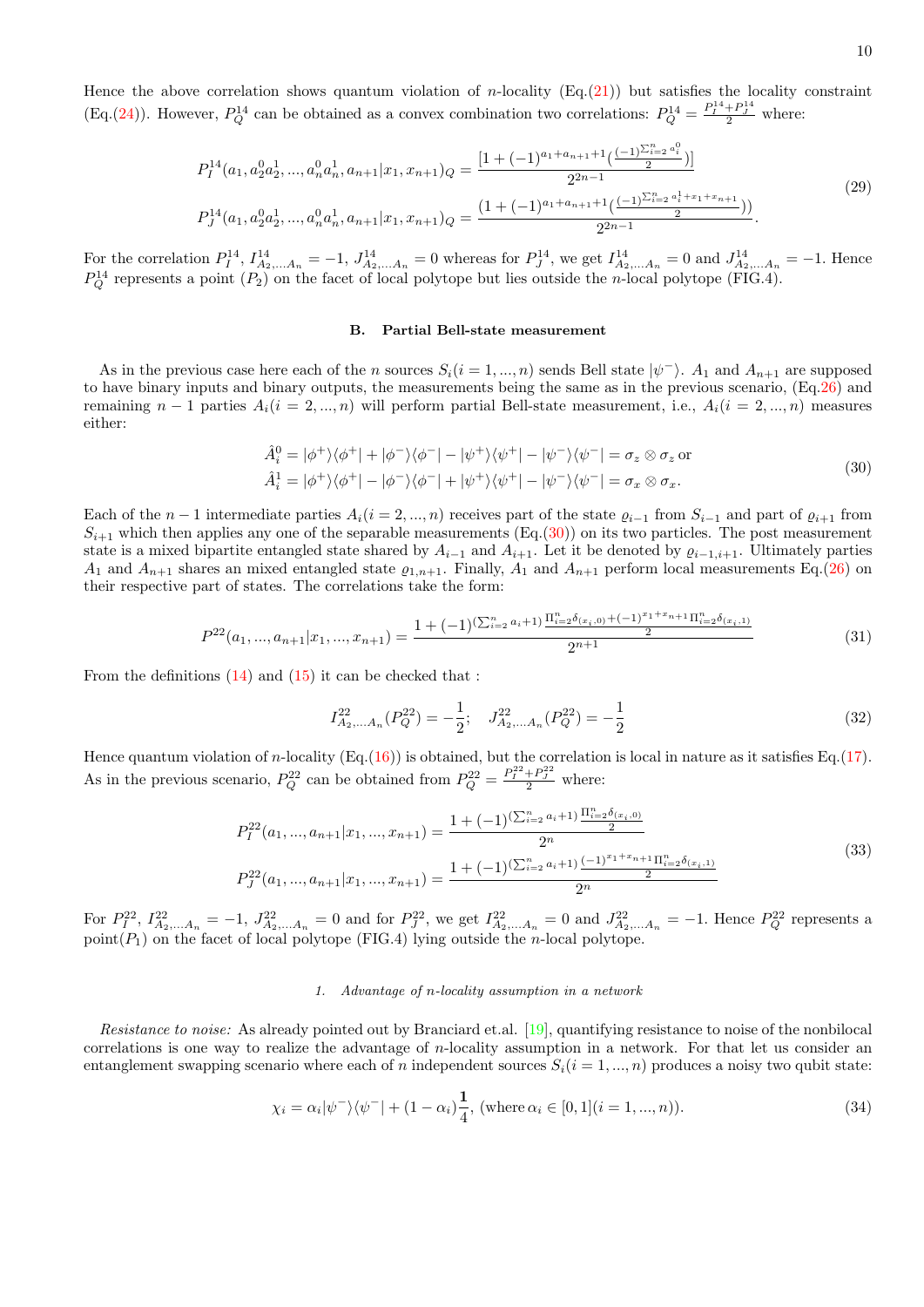Here  $\alpha_i$  is the visibility of  $\chi_i(i=1,...,n)$  which is a measure of the resistance to noise given by the state and is referred to as *local visibility threshold* (V [\[19\]](#page-11-0)), i.e., the largest visibility ( $\alpha_i$ ) for which  $\chi_i$  is local in usual CHSH sense  $[22]$ . Analogously the largest visibility for which the correlation generated is *n*-local is called the *n*-local visibility threshold  $(V_{nloc} = \prod_{i=1}^{n} \alpha_i$  [\[19\]](#page-11-0)). Clearly, quantum advantage (i.e., demonstration of nonlocality apart from standard CHSH sense) is obtained if  $V_{nloc} < V$ . With the measurement settings considered here for the  $n+1$  partite system, for both  $P^{14}$  and  $P^{22}$  scenarios,  $V_{nloc} = \frac{1}{2}$  which is same as in bilocal scenario [\[19\]](#page-11-0). For different measurement settings (which gives maximal violation of Bell-CHSH operator [\[22\]](#page-11-3)),  $V = \frac{1}{\sqrt{2}}$  $\frac{1}{2}$ . Thus,  $V_{nloc} < V$  and hence advantage is obtained when nlocality condition is assumed in a network but the resistance to noise and hence the advantage cannot be further increased compared to bilocal scenario if number of parties is increased in a linear pattern unlike that in a star configuration ([\[18\]](#page-11-4)) where  $V_{nloc} = \frac{1}{2^n}$  $\frac{1}{2^{\frac{n}{2}}}$  which increases as number of parties increases. This in turn gives rise to the intuition that mere increase in the number of intermediate parties cannot be useful in this context.

### V. CONCLUSION

In recent times, models having independent systems (characterized by uncorrelated hidden states) are used to have a better insight regarding the nonlocal correlations simulated in many experiments based on entanglement swapping (which creates correlation between initially uncorrelated parties). In this respect bilocal models (source independence in three party scenario) and other related topics were discussed in ([\[19\]](#page-11-0)). Motivated by the bilocal scenario, emphasizing on the significance of source independence for practical demonstrations, we have tried to enhance the study of correlations characterized by independent sources thereby reviewing the topic of source independence in generalized  $n + 1$  party scenario. Clearly the nonlinear inequalities obtained in the *n*-local scenario maintains the same structure as that in *bilocal* scenario. However the measurements considered here do not suffice to decrease the n-local visibility threshold( $V_{nloc}$ ) compared to  $V_{biloc}([19])$  $V_{biloc}([19])$  $V_{biloc}([19])$ . Even the possible change of measurement bases of the parties is of no use in this regard which in turn give rise to the intuition that increase in number of parties arranged in a linear pattern in a source independent network reduces to trivial party extension where one may assume the intermediate  $n-1$  parties to behave like a single party. Perhaps more generalized measurements settings specifically positive operator valued measurements  $(POVM([24],[25]))$  $(POVM([24],[25]))$  $(POVM([24],[25]))$  $(POVM([24],[25]))$  $(POVM([24],[25]))$  may help to increase the resistance to noise in this type of linear network. One may try to modify and hence develop new Bell-type inequalities compatible with n-local scenario. It may also be interesting to investigate further to develop any other pattern of arrangement of the parties which in turn may ensure increase of resistance to noise in the corresponding network characterized by source independence.

Acknowledgement. The authors are grateful to D. Rosset and C. Branciard for stimulating discussions on the topic while visiting Kolkata. The authors also thank Ajoy Sen for interesting and helpful discussions relating to the topic of this work. The author KM acknowledges the financial support by UGC, New Delhi.

Note Added: While the present work was under review we became aware of the work related to this topic[\[18\]](#page-11-4).

- <span id="page-10-0"></span>[1] A. Acin, N. Brunner, N. Gisin, S. Massar, S. Pironio, and V. Scarani, Phys. Rev. Lett. 98, 230501 (2007).
- <span id="page-10-11"></span>[2] D. Mayers and A. Yao, in Proceedings of the 39th IEEE Symposiumon Foundations of Computer Science (IEEE Computer Society, Los Alamitos CA, USA,1998)p.503.
- <span id="page-10-12"></span>[3] S. Pironio, A. Ac´´yn, S. Massar, A. B. de la Giroday, D. N. Matsukevich,P. Maunz, S. Olmschenk, D. Hayes, L. Luo, T. A.Manning, and C. Monroe, Nature 464, 1021 (2010).
- <span id="page-10-13"></span>[4] R. Colbeck and A. Kent, Journal of Physics A: Mathematical and Theoretical 44, 095305 (2011).
- <span id="page-10-1"></span>[5] J.-D. Bancal, N. Gisin, Y.-C. Liang, and S. Pironio, Phys. Rev. Lett. 106, 250404 (2011).
- <span id="page-10-2"></span>[6] R. Cleve and H. Buhrman, Phys. Rev. A 56, 1201 (1997).
- [7] A. Acin et al., Phys. Rev. Lett. **98**, 230501 (2007).
- <span id="page-10-6"></span>[8] H.-J. Briegel et al., Phys. Rev. Lett. 81, 5932 (1998).
- <span id="page-10-3"></span>[9] R. Raussendorf and H. J. Briegel, Phys. Rev. Lett. 86, 5188(2001).
- <span id="page-10-4"></span>[10] J. Bell, Speakable and Unspeakable in Quantum Mechanics (Cambridge University Press, Cambridge,England, 2004), 2nd ed.
- <span id="page-10-5"></span>[11] J. S. Bell, Physics **1**, 195 (1964).
- <span id="page-10-7"></span>[12] K. Hammerer, A. S. Sørensen, and E. S. Polzik, Rev. Mod. Phys. 82, 1041 (2010)
- <span id="page-10-8"></span>[13] M. Zukowski et al., Phys. Rev. Lett. **71**, 4287 (1993).
- <span id="page-10-9"></span>[14] C. Branciard, N. Gisin, and S. Pironio, Phys. Rev. Lett. **104**,170401 (2010).
- <span id="page-10-10"></span>[15] T. Fritz, New J. Phys. **14**, 103001 (2012).
- [16] T. Fritz, arXiv:1404.4812 (2014).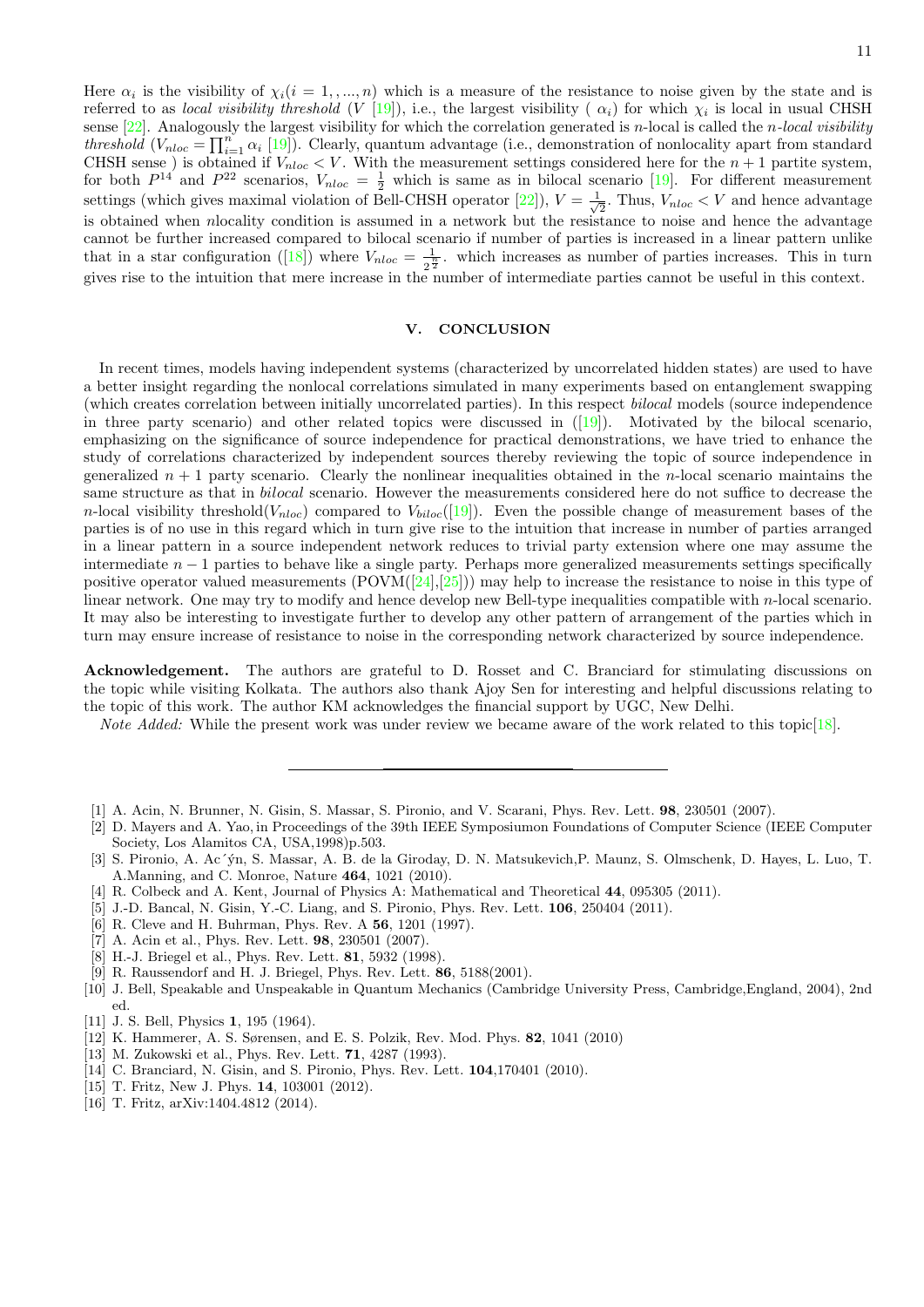- [17] J. Henson, R. Lal, and M. F. Pusey, New J. Phys. 16, 113043 (2014).
- <span id="page-11-4"></span>[18] A. Tavakoli, P. Skrzypczyk, D. Cavalcanti and A. Acin, Phys. Rev. A 90, 062109 (2014) .
- <span id="page-11-0"></span>[19] C. Branciard, D. Rosset, N. Gisin, and S. Pironio, Phys. Rev. A 85, 032119 (2012).
- <span id="page-11-1"></span>[20] N. Gisin and B. Gisin, Phys. Lett. A 297, 279 (2002).
- <span id="page-11-2"></span>[21] D. M. Greenberger, M. Horne, and A. Zeilinger, Phys.Rev. A 78, 022110 (2008); D.M. Greenberger et al., Phys. Rev. A 78, 022111 (2008).
- <span id="page-11-3"></span>[22] J. F. Clauser, M. A. Horne, A. Shimony, and R. A. Holt, Phys. Rev. Lett. 23, 880 (1969).
- <span id="page-11-6"></span>[23] T. Vertesi, S. Pironio, and N. Brunner, Phys. Rev. Lett. 104, 060401 (2010).
- <span id="page-11-7"></span>[24] ] C. W. Helstrom, Quantum Detection and Estimation Theory, Academic Press, New York, 1976.
- <span id="page-11-8"></span>[25] M. A. Nielsen and I. L. Chuang, Quantum Computation and Quantum Information, Cambridge University Press, Cambridge, 2000.

# Appendix A: Representation of the 4-local correlation in terms of  $q_{\alpha_1\alpha_2\alpha_3\alpha_4}$

We note here that  $\bar{\alpha_1}$  is specified by  $\lambda_1$ ;  $\bar{\alpha_2}$  is specified by  $\lambda_1, \lambda_2$ ;  $\bar{\alpha_3}$  is specified by  $\lambda_2, \lambda_3$ ; and  $\bar{\alpha_4}$  is specified by  $\lambda_3$ . Then  $\bigcup_{\bar{\alpha_2}} \Lambda^{123}_{\bar{\alpha_1} \bar{\alpha_2} \bar{\alpha_3} \bar{\alpha_4}} = \Lambda^{123}_{\bar{\alpha_1} \bar{\alpha_3} \bar{\alpha_4}} = \Lambda^{12}_{\bar{\alpha_1}} \times \Lambda^{23}_{\bar{\alpha_3} \bar{\alpha_4}}$ ,  $\bigcup_{\bar{\alpha_3}} \Lambda^{123}_{\bar{\alpha_1} \bar{\alpha_2} \bar{\alpha_3} \bar{\alpha_4}} = \Lambda^{123}_{\bar{\alpha_1} \bar{\alpha_2} \bar{\alpha_4}} = \Lambda^{12}_{\bar{\alpha_1} \bar{\$ 

<span id="page-11-9"></span>
$$
q_{\bar{\alpha_1}\bar{\alpha_3}\bar{\alpha_4}} = \sum_{\bar{\alpha_2}} q_{\bar{\alpha_1}\bar{\alpha_2}\bar{\alpha_3}\bar{\alpha_4}} = \iiint_{\Lambda^1_{\bar{\alpha_1}} \times \Lambda^{23}_{\bar{\alpha_3}\bar{\alpha_4}}} d\lambda_1 d\lambda_2 d\lambda_3 \rho(\lambda_1, \lambda_2, \lambda_3).
$$
 (A1)

<span id="page-11-12"></span>
$$
q_{\bar{\alpha_1}\bar{\alpha_2}\bar{\alpha_4}} = \sum_{\bar{\alpha_3}} q_{\bar{\alpha_1}\bar{\alpha_2}\bar{\alpha_3}\bar{\alpha_4}} = \iiint_{\Lambda_{\bar{\alpha_1}\bar{\alpha_2}}^{\,12} \times \Lambda_{\bar{\alpha_4}}^{\,3}} d\lambda_1 d\lambda_2 d\lambda_3 \rho(\lambda_1, \lambda_2, \lambda_3). \tag{A2}
$$

$$
q_{\bar{\alpha_1}\bar{\alpha_4}} = \sum_{\bar{\alpha_3}} q_{\bar{\alpha_1}\bar{\alpha_3}\bar{\alpha_4}} = \iiint_{\Lambda^1_{\bar{\alpha_1}} \times \Lambda^2 \times \Lambda^3_{\bar{\alpha_4}}} d\lambda_1 d\lambda_2 d\lambda_3 \rho(\lambda_1, \lambda_2, \lambda_3). \tag{A3}
$$

<span id="page-11-13"></span>
$$
q_{\bar{\alpha_1}\bar{\alpha_2}} = \sum_{\bar{\alpha_4}} q_{\bar{\alpha_1}\bar{\alpha_2}\bar{\alpha_4}} = \iiint_{\Lambda_{\bar{\alpha_1}\bar{\alpha_2}}^{\,12} \times \Lambda^3} d\lambda_1 d\lambda_2 d\lambda_3 \rho(\lambda_1, \lambda_2, \lambda_3). \tag{A4}
$$

<span id="page-11-10"></span>
$$
q_{\bar{\alpha_3}\bar{\alpha_4}} = \sum_{\bar{\alpha_1}} q_{\bar{\alpha_1}\bar{\alpha_3}\bar{\alpha_4}} = \iiint_{\Lambda^1 \times \Lambda^{23}_{\bar{\alpha_3}\bar{\alpha_4}}} d\lambda_1 d\lambda_2 d\lambda_3 \rho(\lambda_1, \lambda_2, \lambda_3).
$$
 (A5)

<span id="page-11-11"></span>
$$
q_{\bar{\alpha_1}} = \sum_{\bar{\alpha_4}} q_{\bar{\alpha_1}\bar{\alpha_4}} = \iiint_{\Lambda^1_{\bar{\alpha_1}} \times \Lambda^2 \times \Lambda^3} d\lambda_1 d\lambda_2 d\lambda_3 \rho(\lambda_1, \lambda_2, \lambda_3).
$$
 (A6)

<span id="page-11-14"></span>
$$
q_{\bar{\alpha_4}} = \sum_{\bar{\alpha_1}} q_{\bar{\alpha_1}\bar{\alpha_4}} = \iiint_{\Lambda^1 \times \Lambda^2 \times \Lambda^3_{\bar{\alpha_4}}} d\lambda_1 d\lambda_2 d\lambda_3 \rho(\lambda_1, \lambda_2, \lambda_3). \tag{A7}
$$

where  $\Lambda^1 = \bigcup_{\bar{\alpha_1}} \Lambda^1_{\bar{\alpha_1}}$ ,  $\Lambda^2 = \bigcup_{\bar{\alpha_2} \bar{\alpha_3}} \Lambda^2_{\bar{\alpha_2} \bar{\alpha_3}}$  and  $\Lambda^3 = \bigcup_{\bar{\alpha_4}} \Lambda^3_{\bar{\alpha_4}}$  are the corresponding state spaces of the variables  $\lambda_1, \lambda_2$ and  $\lambda_3$  respectively. Now if we now consider P as 4-local, then the independence condition  $(7)$  implies (equation  $(As)$ ) is obtained from

[\(A1\)](#page-11-9), [\(A5\)](#page-11-10), [\(A6\)](#page-11-11) and equation [\(A9\)](#page-12-0) is obtained from [\(A2\)](#page-11-12), [\(A4\)](#page-11-13), [\(A7\)](#page-11-14)) for all  $\bar{\alpha}_1, \bar{\alpha}_3$  and  $\bar{\alpha}_4$ ,

<span id="page-11-5"></span>
$$
q_{\bar{\alpha_1}\bar{\alpha_3}\bar{\alpha_4}} = q_{\bar{\alpha_1}}q_{\bar{\alpha_3}\bar{\alpha_4}} \quad \forall \bar{\alpha_1}, \bar{\alpha_3}, \bar{\alpha_4}.
$$
 (A8)